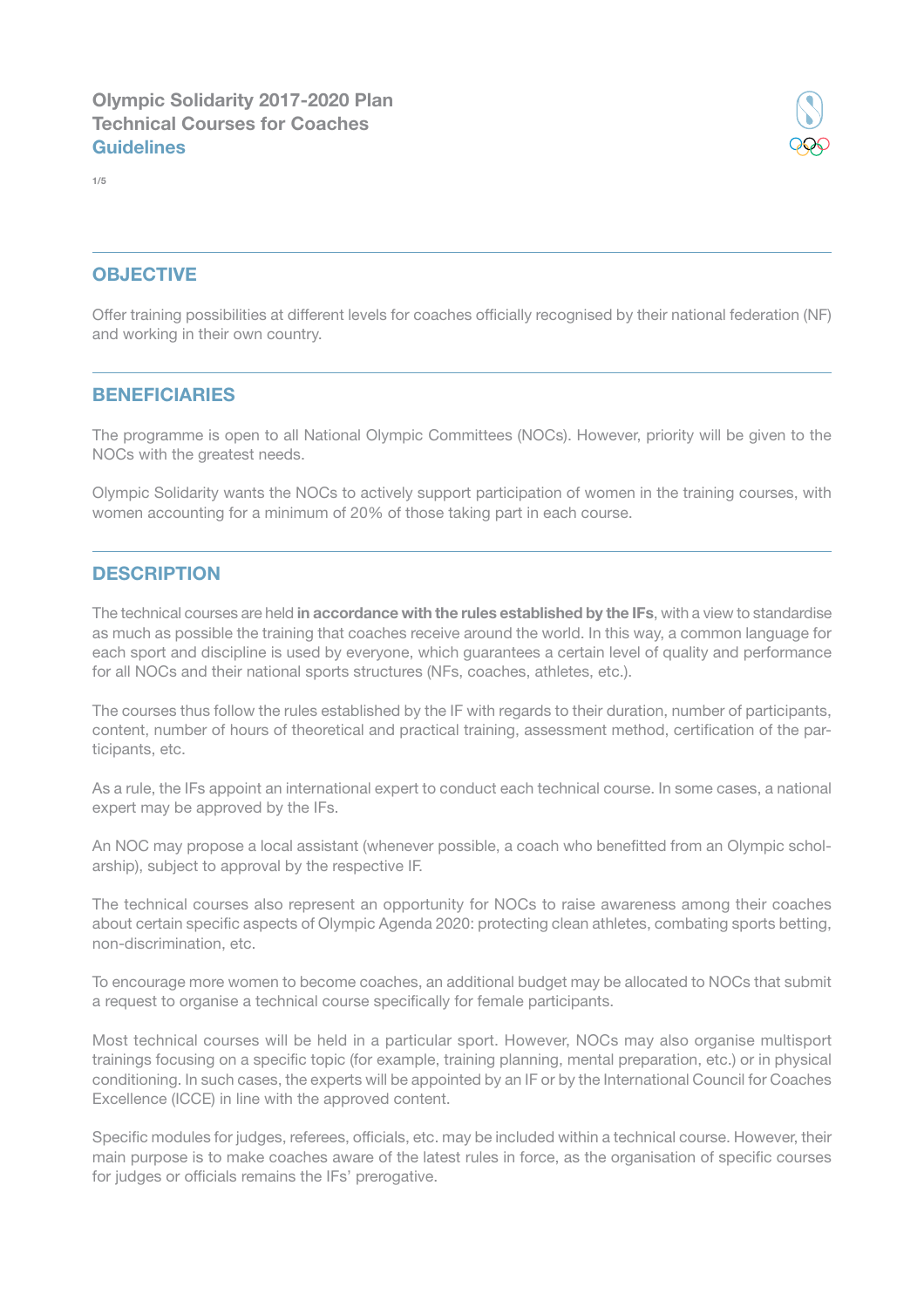

2/5

Lastly, pilot projects to train the trainers and the coaches who work with athletes with disabilities may be held, in close cooperation with the IFs.

## Regional courses

After an evaluation of the courses already organised in a specifc sport and depending on the results obtained by the participants, an IF may propose that a higher level regional course be held. In such a case, Olympic Solidarity will approach the NOC of the country concerned and ask it to organise this regional training. The NOC has the liberty to decide whether or not to organise the proposed course.

The participants taking part in such courses will normally be coaches who have already obtained the corresponding certification by attending a lower level course.

#### EXTERNAL PARTNERS

Olympic Solidarity works closely with the IFs of sports on the Olympic programme (including the fve new sports on the programme for the Olympic Games Tokyo 2020).

### FOUR-YEAR PLANNING

In principle, Olympic Solidarity will allocate a maximum of 10 courses per NOC throughout the quadrennial plan, with a maximum of four courses per NOC per year. Additional training courses may be considered depending on the specific needs of the NOCs.

NOCs are encouraged to plan their activities on the basis of a strategic plan with concrete objectives for the training of their coaches over the four-year period. As such, the courses will have to be prioritised, following a logical structure which takes into account the different levels as well as the technical and financial planning for the entire quadrennial plan.

#### FINANCIAL CONDITIONS

The budget allocated to this programme for the 2017-2020 quadrennial plan is USD 15,000,000.

Each NOC has access to a total budget of USD 80,000 over the four-year period, for the organisation of up to 10 courses.

The budget allocated to each course will depend on the results of the analysis of the budgetary proposal and will usually be on average between USD 8,000 and 10,000. The amount may be increased to USD 12,000 should this be both necessary and justifed.

NOCs must conduct an accurate assessment of their needs when they establish the budget for a course. The IFs will be consulted towards validating the proposed budget, and the NOCs may be asked to make changes and/or provide additional information before thego-ahead for the course is given.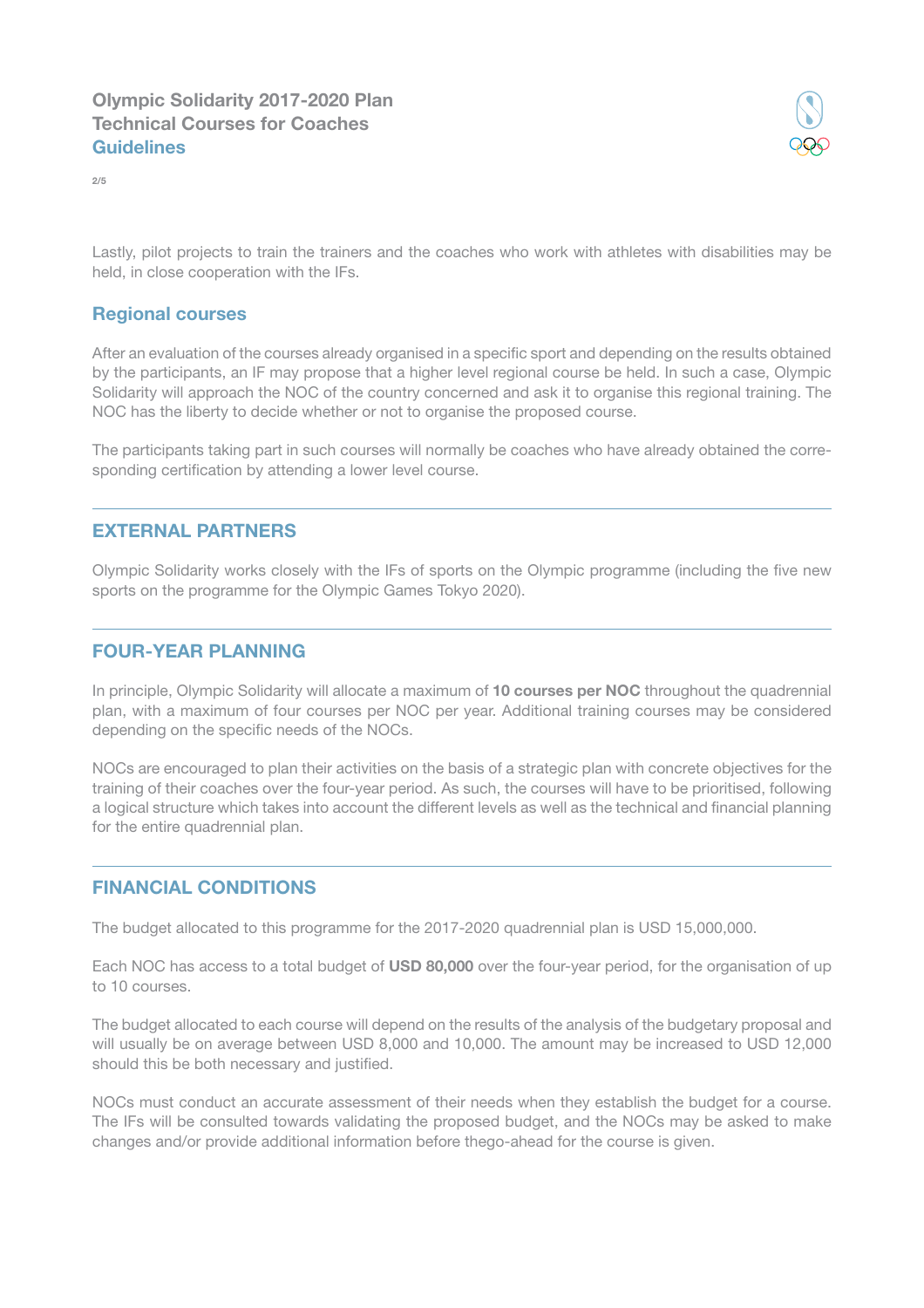Olympic Solidarity 2017-2020 Plan Technical Courses for Coaches **Guidelines** 

3/5

## Costs reimbursed to NOCs

Olympic Solidarity pays the organisational costs - in line with the detailed budget breakdown submitted by the NOC.

NB: The purchase of sports, office or electronic equipment (television, projector, etc.) is not covered by this programme. Only small items of sports or teaching equipment needed for the proper running of the course may be included in the budget.

#### Costs reimbursed to IFs

The expert's transport costs – international air ticket (standard economy class) + any required visa and vaccination costs as well as the **per diem** (amount established in agreement with each IF) are paid by the IFs concerned, as they are in direct contact with the expert. Olympic Solidarity subsequently reimburses these costs to the IFs.

## REQUEST PROCEDURE

#### 1. Request to hold a technical course

NOCs must send Olympic Solidarity their application form no later than three months before the intended period of the course. They can submit a choice of dates. However, the IF may ask that the chosen period be changed depending on the availability of the expert or other course-related parameters.

The budgetary proposal must be detailed and include all the costs of the training, except for the costs linked to the expert (international air ticket and per diem).



## 2. Analysis

Olympic Solidarity will assess the request and, if necessary, consult the continental association.

All the details are sent to the IFs for study and with a view to enable them to start the course organisation. Each IF will appoint or endorse the expert to run the type of course requested.

To speed up the administrative process, the NOC must ensure that the NF provides the IF with all the details needed to organise the training, in line with the pre-established course parameters.

NB: In some cases, IFs may appoint more than one expert depending on the disciplines involved or due to other special circumstances. The NOC will then have to revise the course budget accordingly, particularly in order to cover the additional costs.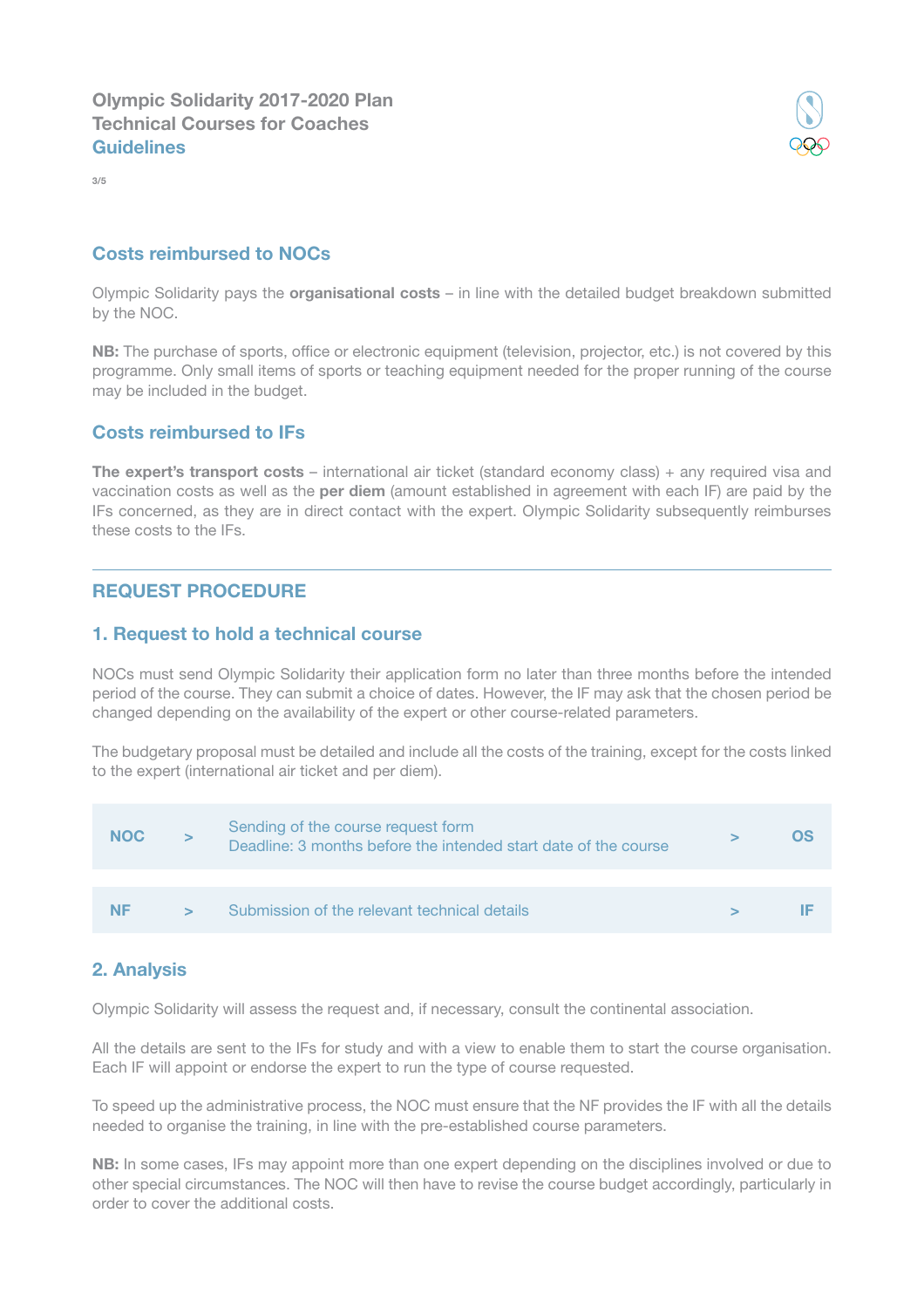

# OS > Analysis of request Analysis of request<br>Transmission to IF for study  $\qquad \qquad \qquad \qquad \qquad$  IF IF > Analysis of request Analysis of request<br>Contact with the NF to start organising the course  $\rightarrow$  NF/NOC

# 3. Approval

4/5

Upon receiving confrmation from the IF (exact dates and expert(s)), Olympic Solidarity will send an advance of 75% of the total budget allocated to the NOC for the course, not later than 30 days prior to the start of the course.

| IE        | $\geq$ | Confirmation of exact dates and appointed expert(s)            |        | <b>OS</b>  |
|-----------|--------|----------------------------------------------------------------|--------|------------|
|           |        |                                                                |        |            |
| <b>OS</b> | $\geq$ | Transfer of advance (75% of budget) and electronic certificate | $\geq$ | <b>NOC</b> |

## 4. Organisation of the course

Olympic Solidarity encourages the NOCs to set up an internal procedure for the organisation of the technical courses in collaboration with their NFs. This procedure will assist in clarifying the responsibilities of each party (i.e. HR and fnancial management, booking of the venues, required material and available equipment, protocol, reporting, etc.).



#### **Participation certificates**

The OS participation certifcates must be given only to those participants who have attended the entire course. Olympic Solidarity will provide an electronic version of the certifcate, and each NOC is responsible for printing the exact number of certificates required.

In principle, the IFs are responsible for the official certification of the technical courses for coaches.

## 5. Follow-up and control

The NOCs must provide Olympic Solidarity with the following documents by no later than two months after the end of a technical course:

- Administrative report, plus photos and other documents such as press cuttings, the participants' final assessment results, comments and remarks from the NOC, etc.;
- Financial report;
- Technical report by the expert.